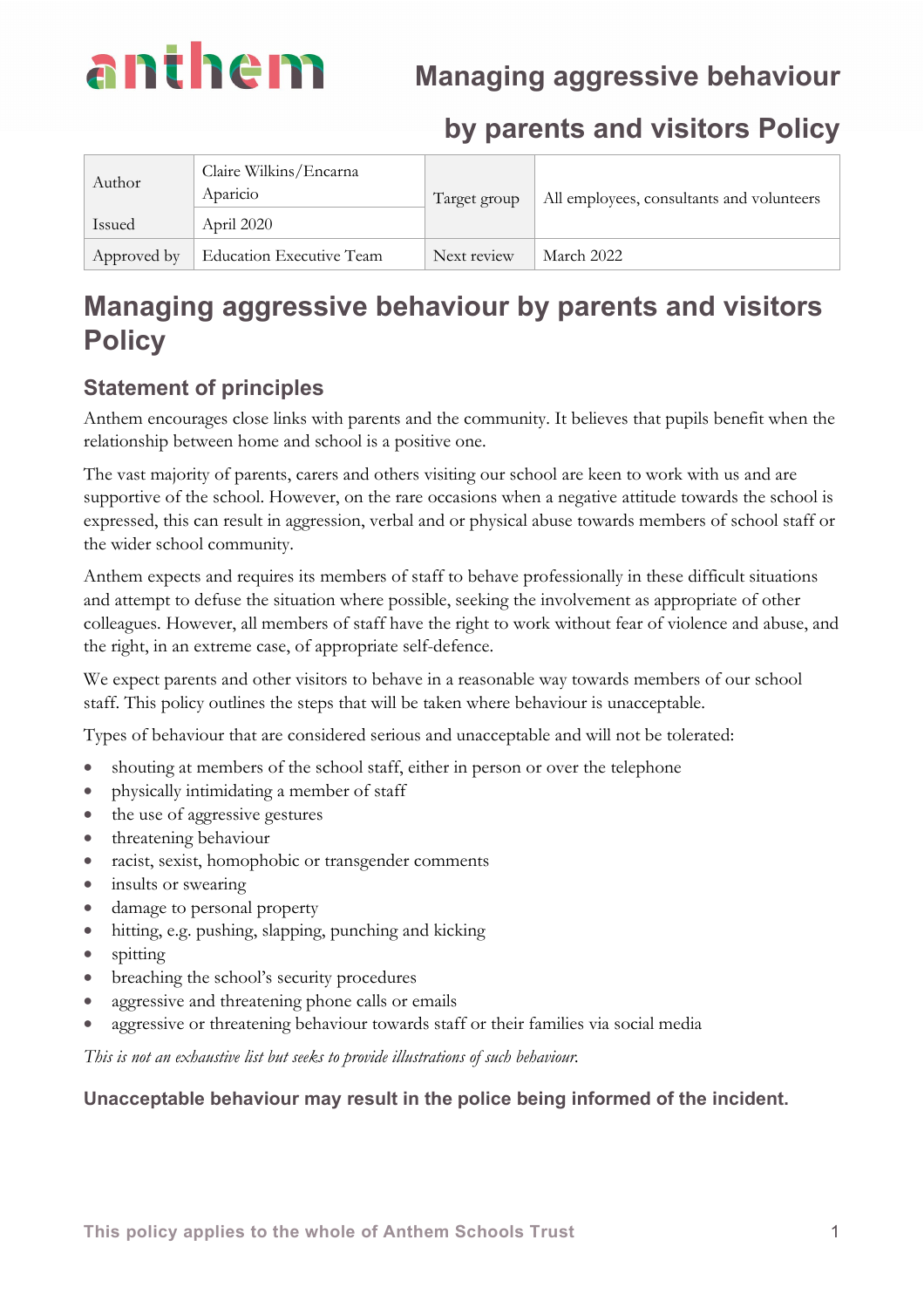# anthem

## **Managing aggressive behaviour**

## **by parents and visitors Policy**

## **Procedure**

If a parent/carer or visitor behaves in an unacceptable way towards a member of the school community, the Headteacher or appropriate senior staff member will usually seek to resolve the situation through discussion and mediation. If necessary, the Concerns and Complaints procedures should be followed.

Schools can ban someone from school premises if they feel that that person's aggressive, abusive or insulting behaviour or language is a risk to staff or pupils. It's enough for a member of staff or a pupil to feel threatened.

In imposing a ban, the following steps will usually be taken:

- The parent/carer or visitor will be informed, in writing from the Headteacher, that any further unacceptable behaviour (examples to be given) may lead to a ban from school premises for a set period.
- If the negative behaviour continues, the parent/carer or visitor will be informed, in writing, that she/he has been banned from school premises for a set period. Letters should usually be signed by the Headteacher, though in some cases Anthem Schools Trust may wish to write instead. The individual must be allowed to appeal the decision by emailing the Education Director within five working days of receiving the ban letter, setting out full reasons for why the ban is disagreed with. Please use the following email address: enquiries@anthemtrust.uk. In serious cases, the Headteacher may not issue a warning letter in advance of issuing the ban.
- If the individual writes to appeal the ban decision, the appeal should be considered within ten working days and the Education Director may recommend the Headteacher withdraw the ban or may recommend for it to continue for the remainder of the set period.

#### **Other notes**

- The Headteacher's decision should be reviewed towards the end of the set period.
- Where an assault or other serious incident has led to a ban, a statement indicating that the matter has been reported to the police will be included.
- Where appropriate, arrangements for pupils being delivered to, and collected from the school gate will be clarified.

#### **Removing individuals from school premises**

Section 547 of the Education Act 1996 makes it a criminal offence for a person who is on school premises without legal permission to cause or permit a nuisance or disturbance. Trespassing itself does not constitute a criminal offence.

To have committed a criminal offence, an abusive individual must have been barred from the premises or have exceeded their 'implied licence', then also have caused a nuisance or disturbance.